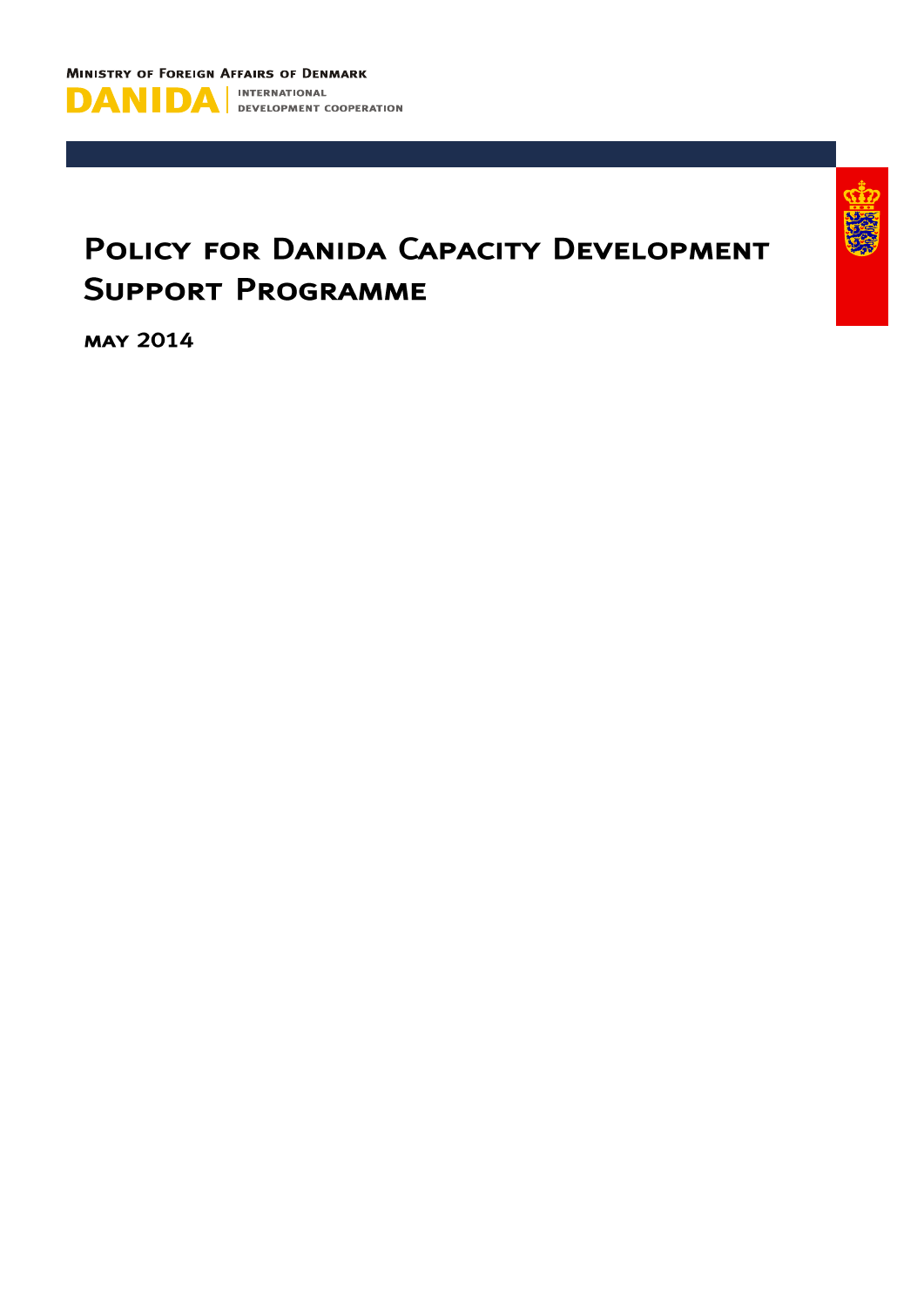# **Contents**

| 3. |  |
|----|--|
| 4. |  |
|    |  |
|    |  |
| 5. |  |
|    |  |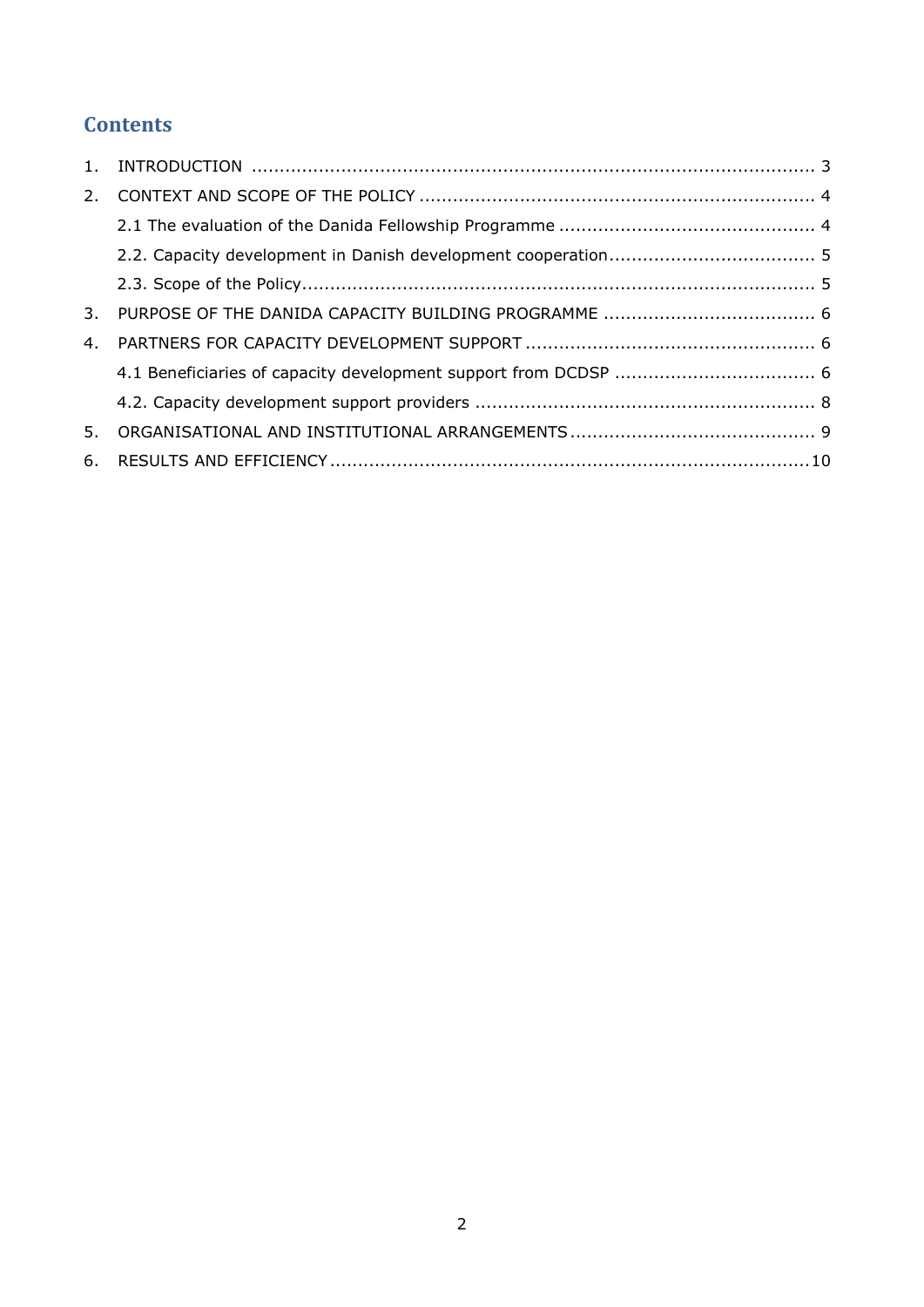# **1. INTRODUCTION**

<span id="page-2-0"></span>Poverty must be fought with human rights and economic growth. This is the overall message of the Strategy for Denmark's Development Cooperation, *The Right to a Better Life* (2012). The Strategy presents four strategic priorities: Human rights and democracy; green growth; social progress, and; stability and protection. The Strategy also introduces a human rights-based approach to Danish development cooperation which is translated into four main principles for all Danish development cooperation engagement: Participation, accountability, nondiscrimination and transparency.

The ability to promote human rights, democracy, green growth, gender equality, nondiscrimination, transparency and other important values and principles is key in the Danish development cooperation. There are many ways to promote these values and principles to our partners in the Global South, for example through dialogue, through day-to-day cooperation, and through support to capacity development.

The mandate of the Danida Capacity Development Support Programme (DCDSP) is to offer capacity development support for the promotion of the Danish strategic priorities for development cooperation, and to promote the principles of participation, accountability, nondiscrimination and transparency.

The Danida Fellowship Programme precedes the DCDSP and many elements of the DCDSP will be similar to those of the Fellowship Programme. But the DCDSP will aim at providing a broader spectrum of capacity development support initiatives, including training but also involving other learning approaches.

The Programme will build on the many years of experience of the Danida Fellowship Programme, and its highly valued high quality training offers in Denmark and abroad. This, and the funds provided for capacity development support initiatives in the DCDSP, contributes to providing strong incentives for partners in the Global South to engage in capacity development with the DCDSP within the themes of the Danish strategic priority areas and principles.

**'Global South'** refers to all countries where Danish development cooperation is implemented either directly through Danish Missions or through partners, including in the Middle East and Eastern Europe.

With the aim of increasing the integration of the initiatives funded under the DCDSP in the overall capacity development planning of the partners in the Global South, the DCDSP capacity development support initiatives will to a larger extend than before complement what Danida and other development partners fund through thematic and other programmes.

In order to provide a broader spectrum of capacity development support initiatives, and secure a better integration of DCDSP activities in the Global South partners' own capacity development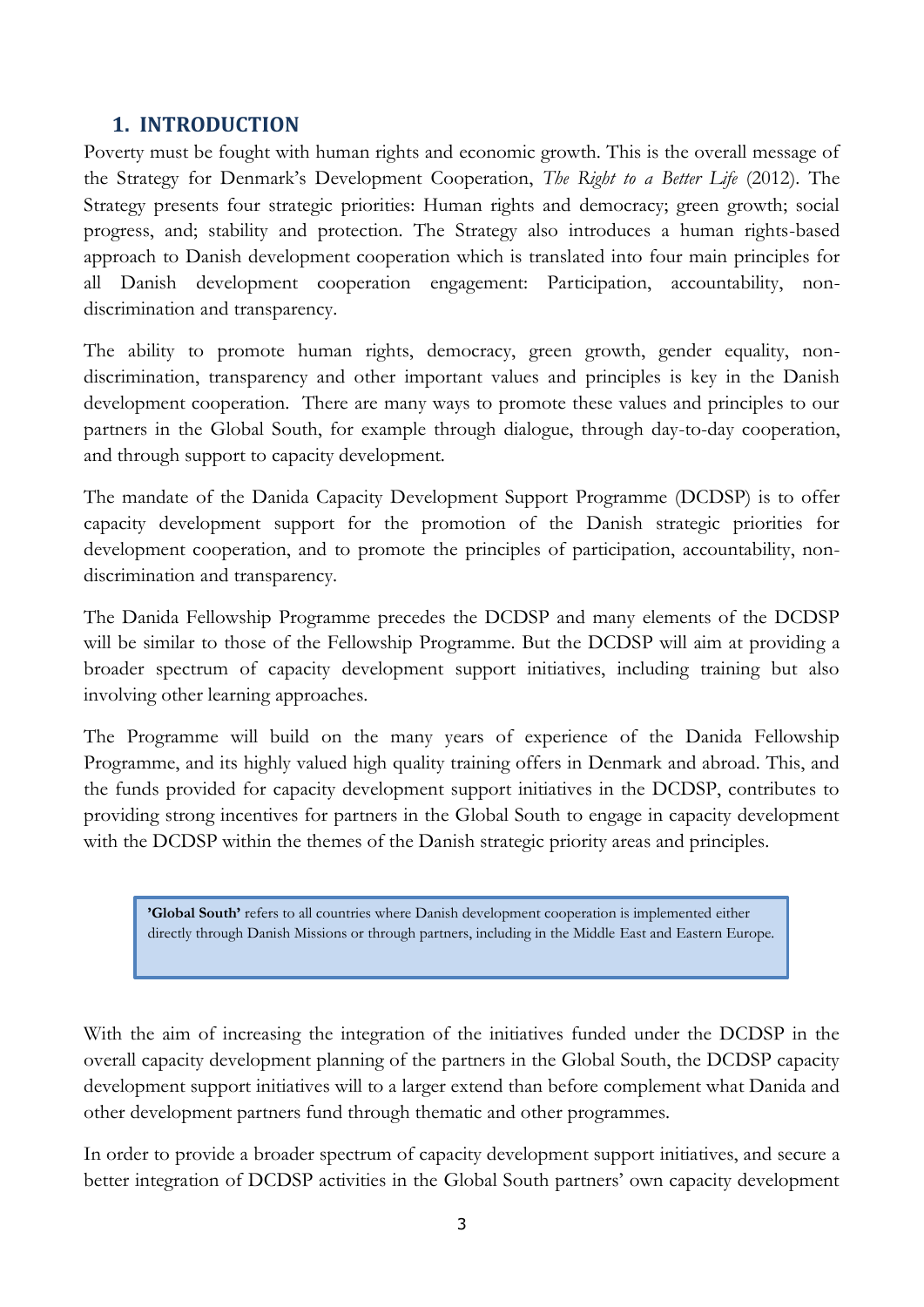plans and in thematic programmes of Danida, the management of the DCDSP and the Danish Missions must engage in identifying the role of the DCDSP early on in the identification and programming phase of Danish support to partners in the Global South.

All parties involved share the responsibility of ensuring that the DCDSP plays a special role in promoting the strategic priorities of the Strategy for Denmark's Development Cooperation.

Chapter 2 describes the context and scope of the Policy, as well as the overall Danida approach to capacity development and how the DCDSP fits into the overall approach. Chapter 3 outlines the objective of the DCDSP, chapter 4 defines the partners for the Programme, and chapter 5 clarifies the roles of the different organisations and institutions involved in the implementation of the Programme. Chapter 6 outlines how monitoring and evaluation for results and efficiency will be conducted.

# <span id="page-3-0"></span>**2. CONTEXT AND SCOPE OF THE POLICY**

## <span id="page-3-1"></span>**2.1 The evaluation of the Danida Fellowship Programme**

The Danida Fellowship Programme (DFP) has existed for many years under the administration of the Danida Fellowship Centre. The Programme has provided short-term fellowship courses and longer-term postgraduate studies for individuals from Danida partner institutions in the Global South.

The Danida Fellowship Programme was evaluated in 2012. The evaluation concluded that course participants in the DFP find the training courses highly relevant to their needs and that the DFP is generally well managed, particularly through course selection, design and implementation. Course materials are well-prepared and courses use appropriate training methodologies.

The evaluation, however, also pointed to some of the challenges in the Programme, including: i) The potential tensions between the overall Danida approach of supporting nationally-led capacity development strategies and the DFP emphasis on individual training as a modality; ii) the lack of a results framework at the level of behaviour change and organisational capacity development and the ensuing lack of monitoring and evaluation information that goes beyond self-assessment of learning outcomes, and iii) the lack of ownership of the DFP related to the fact that embassies and Danida programmes do not have the responsibility for the bulk of the DFP budget.

In line with the recommendations of the evaluation of the Danida Fellowship Programme, this Policy for the future Programme seeks to address the identified challenges of the DFP and to clearly communicate the objectives of the Programme as well as clarify the roles of the different stakeholders in the implementation of the Programme.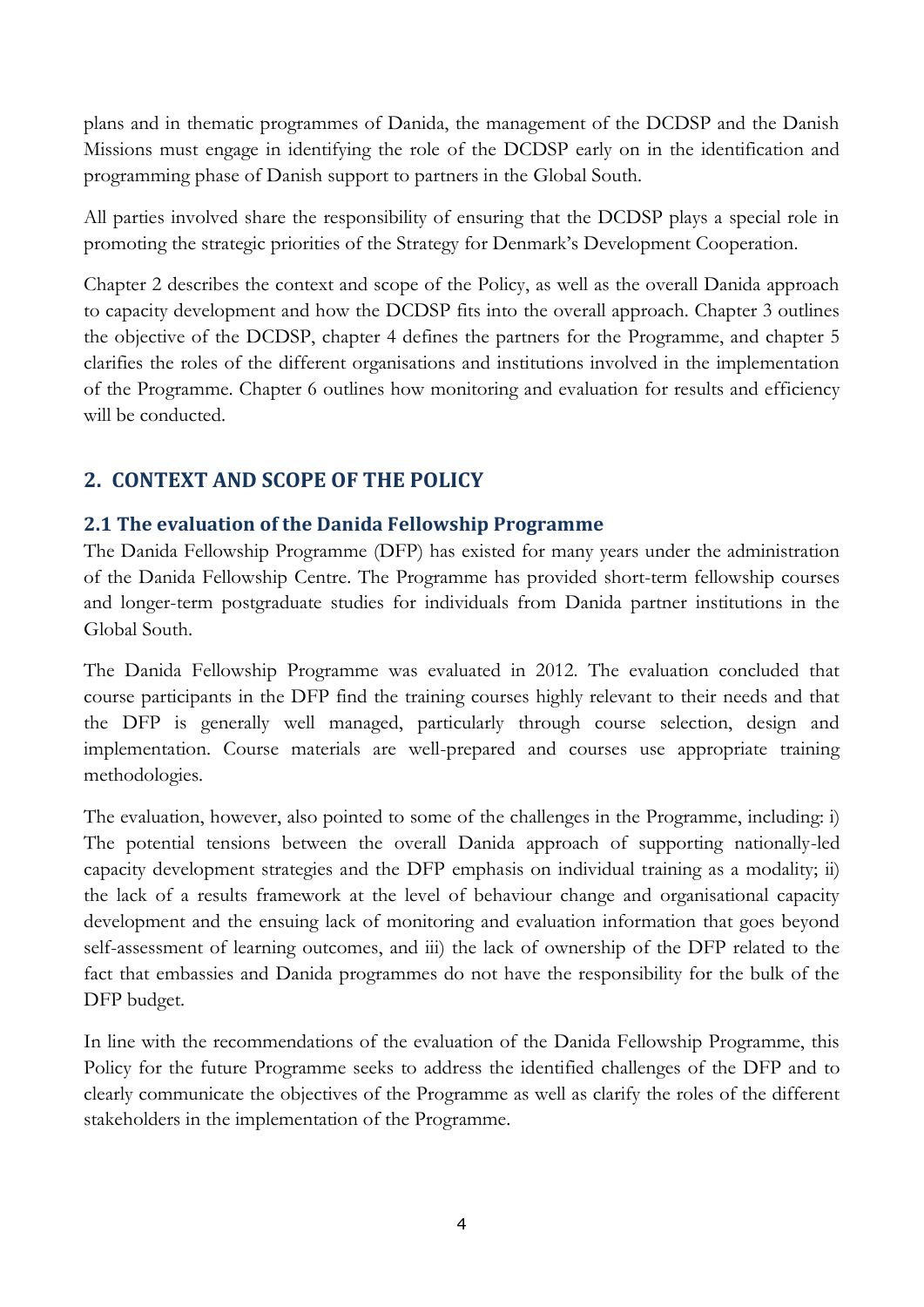In order to reflect that the future Programme will implement a more holistic approach to supporting capacity development with strengthened organisational linkages, the name of the Programme will be changed to the "Danida Capacity Development Support Programme" (DCDSP).

#### <span id="page-4-0"></span>**2.2. Capacity development in Danish development cooperation**

According to the OECD/DAC definition, capacity is the ability of people, organisations and society as a whole to manage their affairs successfully and capacity development is the process whereby people, organisations and society as a whole strengthen, create, adapt, unleash and maintain capacity over time. Capacity includes a wide range of factors from skills to systems, processes, ability to relate to others, leadership, values, formal and informal norms, loyalties, ambitions and power. Capacity Development is a process of capacity change, rather than a deliberate act to strengthen skills, introduce new systems, contract new people. Promotion of capacity development refers to what outside partners – domestic or foreign – can do to support, facilitate or catalyse capacity development and related change processes. It is fundamental that change processes are owned and led by those whose capacity is developing; outsiders can teach, coach and shape incentives for learning – that is all.

Capacity development can operate at different levels – individual (competencies), organisational, sub-sector (networks, platforms, coalitions etc.) and sector-wide.

#### <span id="page-4-1"></span>**2.3. Scope of the Policy**

Through bilateral and multilateral programmes, Danida provides support for capacity development in many different thematic fields and on many levels.

Special earmarked funds are set a side annually in the finance bill for capacity development support of Danida partners in the Global South within the strategic Danida priority areas through the DCDSP. These earmarked funds for capacity development support are additional to what is funded through bilateral and other development programmes and constitute the core budget of the Danida Capacity Development Support Programme. Other Danida programmes can also finance or co-finance activities conducted under the auspices of the DCDSP.

The Policy for the DCDSP promotes capacity development for partner organisations within the definition of OECD/DAC. It does not intend to pre-define any approach or method to capacity development, but merely seeks to facilitate that the DCDSP becomes an instrument for innovation and provider of best practice learning approaches and methods.

The Policy seeks to strengthen the focus on partners' readiness to assume a capacity development responsibility within their own context. Capacity development must be an integrated part of mainstream and daily management within partner institutions in the Global South i.e. part of existing development plans and policies. Danida funded capacity development support initiatives are only a supplement to partners' own investment in capacity development.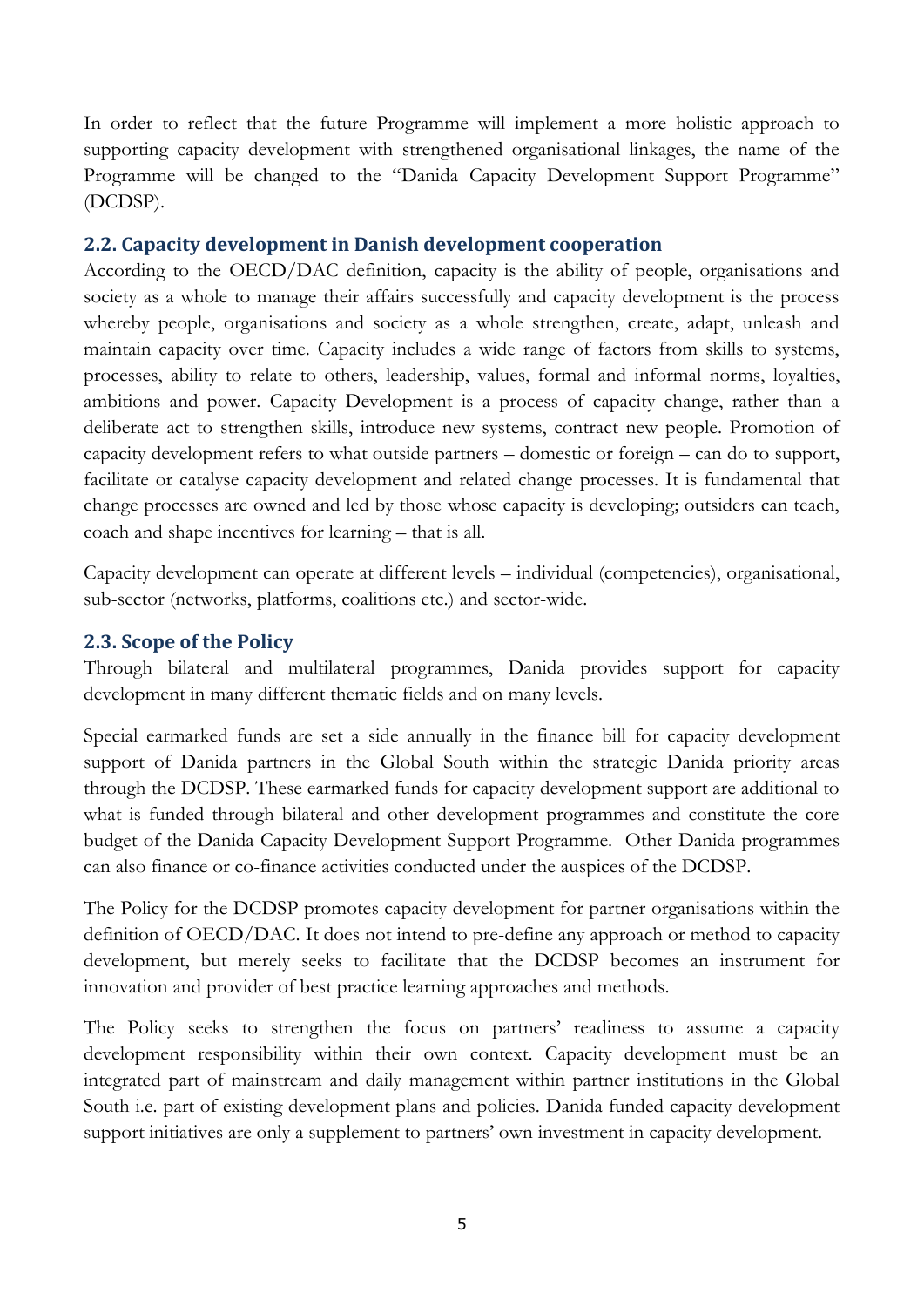The Policy outlines the guiding principles for the DCDSP and clarifies the roles different stakeholders have in the implementation of the DCDSP.

# <span id="page-5-0"></span>**3. PURPOSE OF THE DANIDA CAPACITY DEVELOPMENT SUPPORT PROGRAMME**

The funds in the DCDSP are earmarked for special capacity development support activities within the strategic focus areas of the Danish development cooperation, like, for example, gender equality, human rights and green growth. These earmarked funds are additional to other bilateral or multilateral capacity development funds, and can also, unlike many other funds, support capacity development processes across different sectors and different countries.

*The Right to a Better Life* emphasises a Human Rights Based Approach (HRBA) with enhanced gender equality, human rights and democracy as core principles for Danish development cooperation. These principles are also core values in the Danish welfare model and priority areas in the Danida Capacity Development Support Programme.

Aligned with Danish development policies and strategies as outlined above, the **purpose** of the Danida Capacity Development Support Programme (DCDSP) is**:** 

 To contribute to enhanced organisational performance and long-term organisational capacity development processes for development partners in the global South.

The **main goal** of the programme is:

 To facilitate and deliver high quality, innovative and best practice capacity development support and learning solutions, tailored to partners' capacity development needs, demands and readiness within the strategic priority areas of the Danish development cooperation.

# <span id="page-5-1"></span>**4. PARTNERS FOR CAPACITY DEVELOPMENT SUPPORT**

### <span id="page-5-2"></span>**4.1 Beneficiaries of capacity development support from DCDSP**

The Danida Capacity Development Support Programme is a potential instrument in any capacity development process at partner level in development programmes funded by Danida.

The DCDSP shall focus on providing organisational and institutional learning and jointly the DCDSP with partners shall tailor activities to deliver capacity changes according to partners' own plans and strategies. Transforming new knowledge and learning into capacity changes is considered the responsibility of leaders and managers of partner institutions.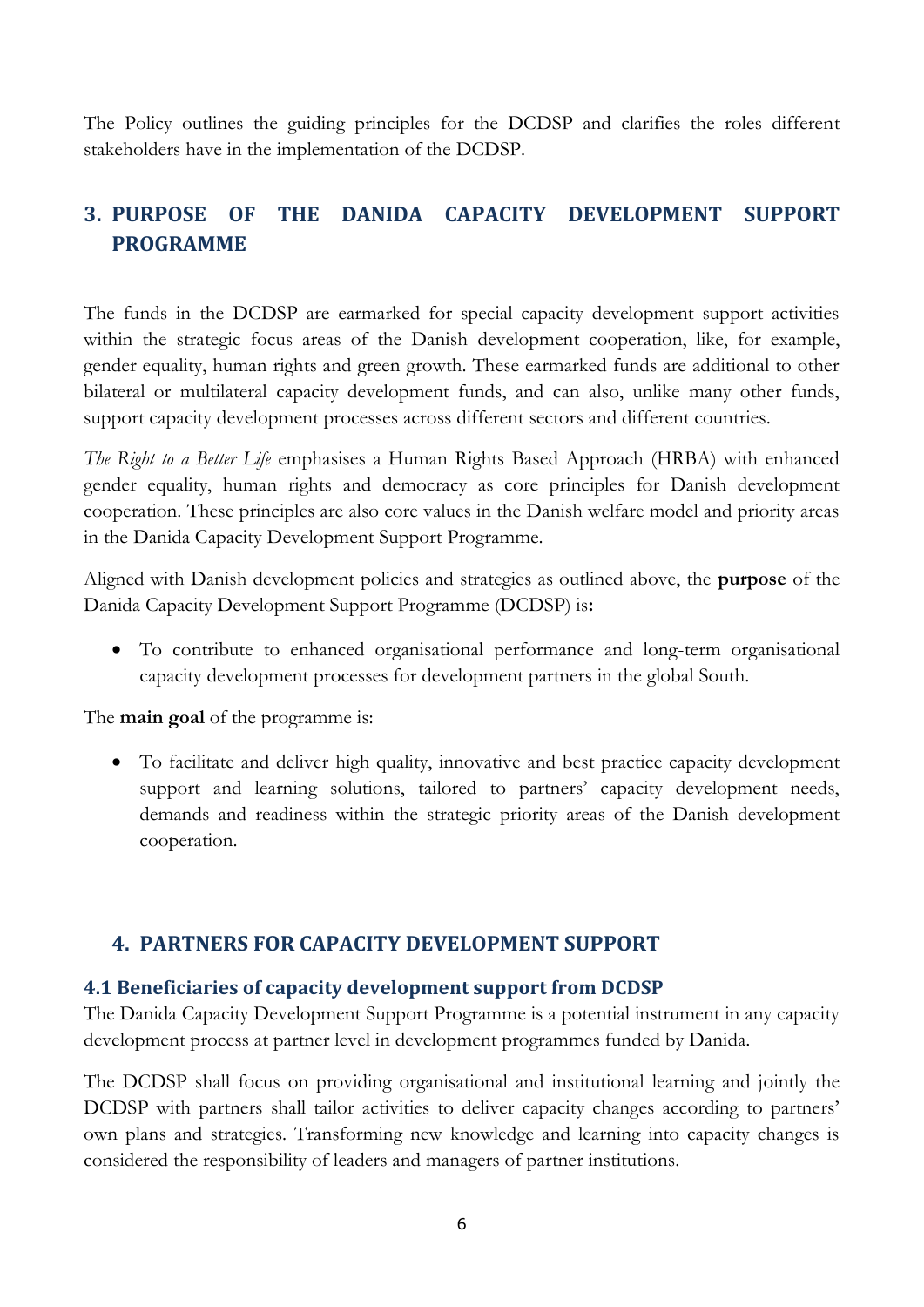Overall, the beneficiaries of the capacity development support activities can be groups of individuals, units, sections or departments in partner institutions or groups of individuals from different institutions or stakeholders who share similar and comparable needs and readiness for capacity development. To enhance long-term institutional development and learning, DCDSP funded activities shall - where possible - seek to include larger groups of staff from the same partner institution. Smaller groups of staff from similar institutions in different countries, all involved in comparatively identical organisational and institutional development processes (e.g. sector specific, thematic or technical areas), could also be a beneficiary group.

A key criterion for the selection of participants is their relevance to an institutional development process. Defining and identifying target groups and participants within partner institutions shall, therefore, be justified by their participation and active engagement in organisational and institutional development processes and plans. The process of selecting participants for capacity building activities must be transparent and the selection must be based on well-defined criteria.

The identification of a DCDSP funded activity shall to the extent possible be integrated into the formulation and design phases of new country programmes in Danida priority countries. When possible, target groups and participants shall also be identified during the design and formulation process. Identification of activities and target groups shall involve leaders of the global South partners in question, the Danish Mission in question and managers of the DCDSP activities.

To avoid that DCDSP activities become an appendix to the thematic programmes, it is important that the results frameworks of the thematic programmes include capacity development objectives and that there is room for DCDSP participation in capacity development if relevant.

When preparing for capacity development arrangements with partner institutions in the global South:

- The added value and comparative advantage of using DCDSP funded activities compared to other capacity development options shall be analysed and documented
- The added value of a DCDSP funded activity shall be assessed and integrated into a partner defined capacity development process
- Participants' commitment and obligations to promote organisational and institutional learning shall be reflected in the DCDSP design of activities
- Cooperation and harmonisation of programmes with other international development partners and their programmes shall be ensured where possible.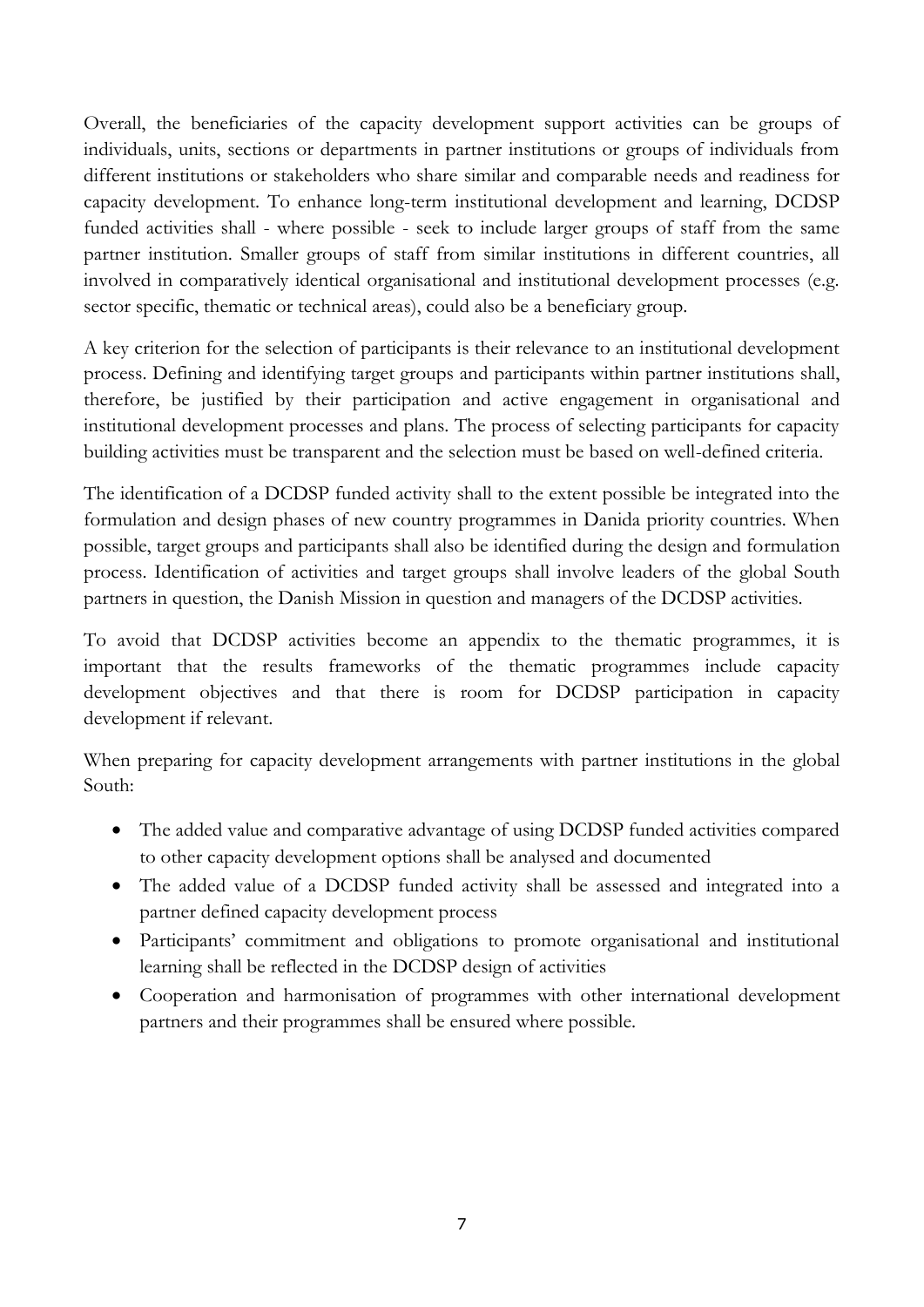# <span id="page-7-0"></span>**4.2. Capacity development support providers**

#### **Danish capacity development support providers**

Denmark has a distinctive experience in regard to democracy and human rights, transparency, gender equality, and a vibrant cultural and associational life. Similarly, we recognise strong institutions, individual skills and organisational competencies as fundamental features of the Danish welfare model. This Policy supports that Danish experiences and values are shared and put in perspective when engaging with our partners in Danish development cooperation. The DCDSP shall facilitate a reference point vis-à-vis these core principles for all participants relative to their own preparation and assessment of needs for individual and organisational skills and competency development.

Denmark offers comparative skills and experiences in labour market and private sector development. Danish commercial strengths in areas such as water, climate, environment, energy, health and sustainable food production can contribute to finding solutions to national and global challenges, which can also benefit developing countries. Skills and competency development in these areas are equally important.

Danish educational and research institutions are internationally renowned and contribute to generating new knowledge and innovative solutions to address challenges that may also affect developing countries. Danish vocational training institutions also provide new and innovative learning techniques within their fields.

### **Capacity development support providers in the global South**

Collaboration with high quality global South-based capacity development support institutions provide many comparative advantages, including, in many cases, their in-depth knowledge of the context in which the partner institutions work.

The most relevant capacity development support providers must, therefore, be identified in priority countries as well as in Denmark. The choice between Danish capacity development support institutions and institutions in priority countries for the provision of support to capacity development will depend on: i) comparative skills and competencies (contextual and/or methodological competencies), and ii) cost-effective added value.

Whenever assessed feasible, relevant and best value for money, global South-based education and capacity development support institutions shall be given priority as collaboration partners in capacity development processes.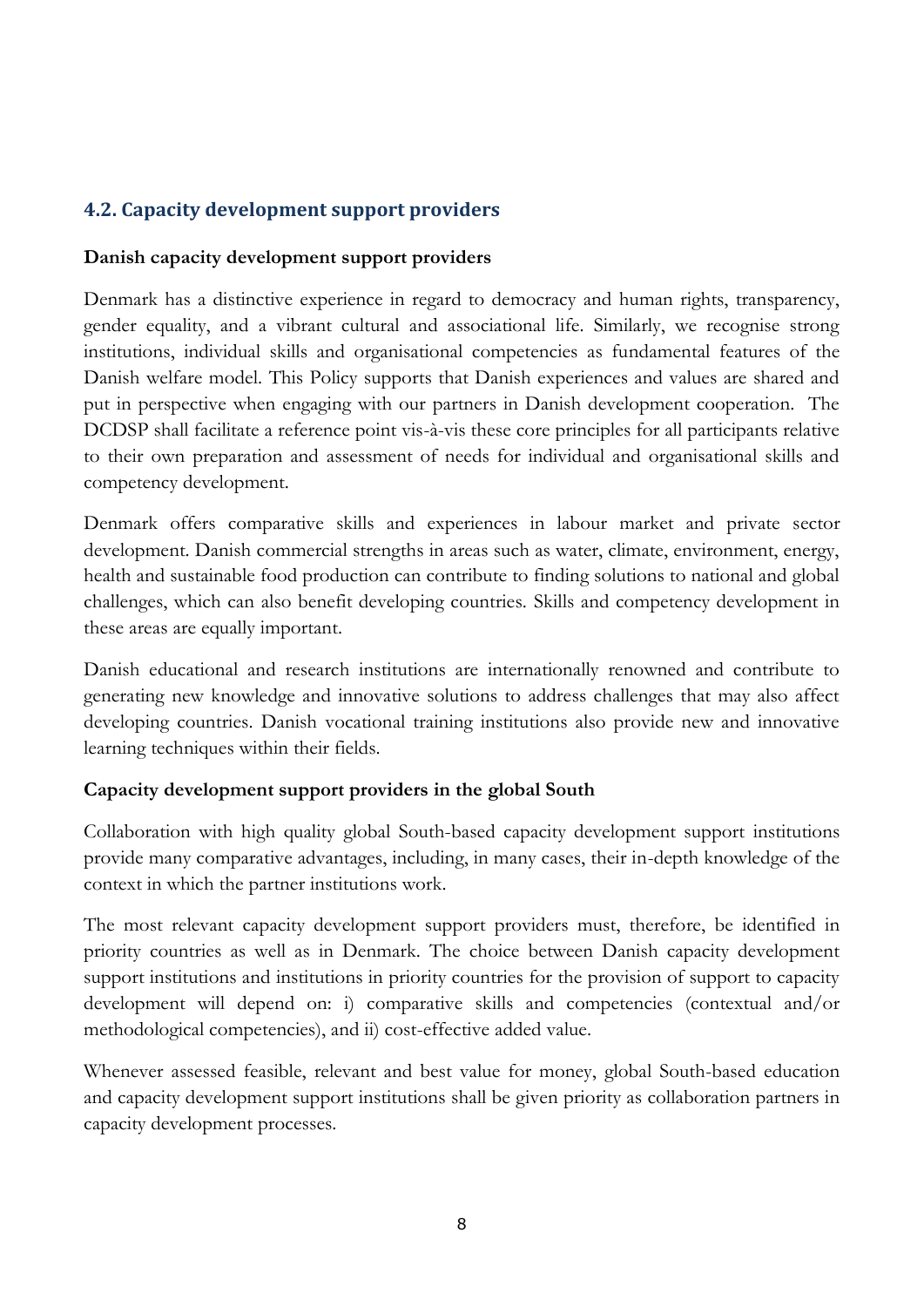#### **Partnerships between institutions in the North and institutions in the global South**

Longer term equal partnership arrangements between capacity development support providers in priority countries and in Denmark, and between beneficiaries and providers of capacity development support must, where relevant, be developed in order to:

- i) promote contextually and nationally tailored capacity development support and learning processes in partner organisations
- ii) to enhance organizational and institutional learning and,
- iii) to work in line with aid effectiveness principles.

Such longer term partnerships will promote sustainability, inter-cultural dialogue, crossdisciplinary initiatives and mutual learning between Danish organisations and partner organisations in Danida priority countries.

The planning of capacity development activities and curricula must be participatory and according to mutual agreements between equal partners. The DCDSP must employ multiple approaches and methods to facilitate learning and capacity development and facilitate the introduction of new and innovative learning solutions, strategic use of IT based approaches and modern capacity development tools and methods.

#### **Choice of capacity development support providers**

An analysis of the different options and a justification for the chosen providers must always be provided. Capacity development activities should normally, as a starting point, take place as close to the people/institutions whose capacity needs to be developed and the context they work in as possible – either in collaboration with qualified capacity development support institutions in the country or region in question or through partnerships between Danish capacity development support institutions and institutions in the global South.

Where possible, synergies with Danida supported research activities should be sought.

# <span id="page-8-0"></span>**5. ORGANISATIONAL AND INSTITUTIONAL ARRANGEMENTS**

**The Ministry of Foreign Affairs (MFA)** is responsible for identification and contracting of a suitable Danish institution for managing of the DCDSP, hereafter called the DCDSP managing institution. A Memorandum of Understanding (MoU) between the Ministry of Foreign Affairs (MFA) and the DCDSP managing institution shall be prepared. The MoU must provide a results framework for the DCDSP, which articulates what the DCDSP should be achieving and how this should be measured. The results framework must be developed in collaboration between relevant units in the MFA and the DCDSP managing institution.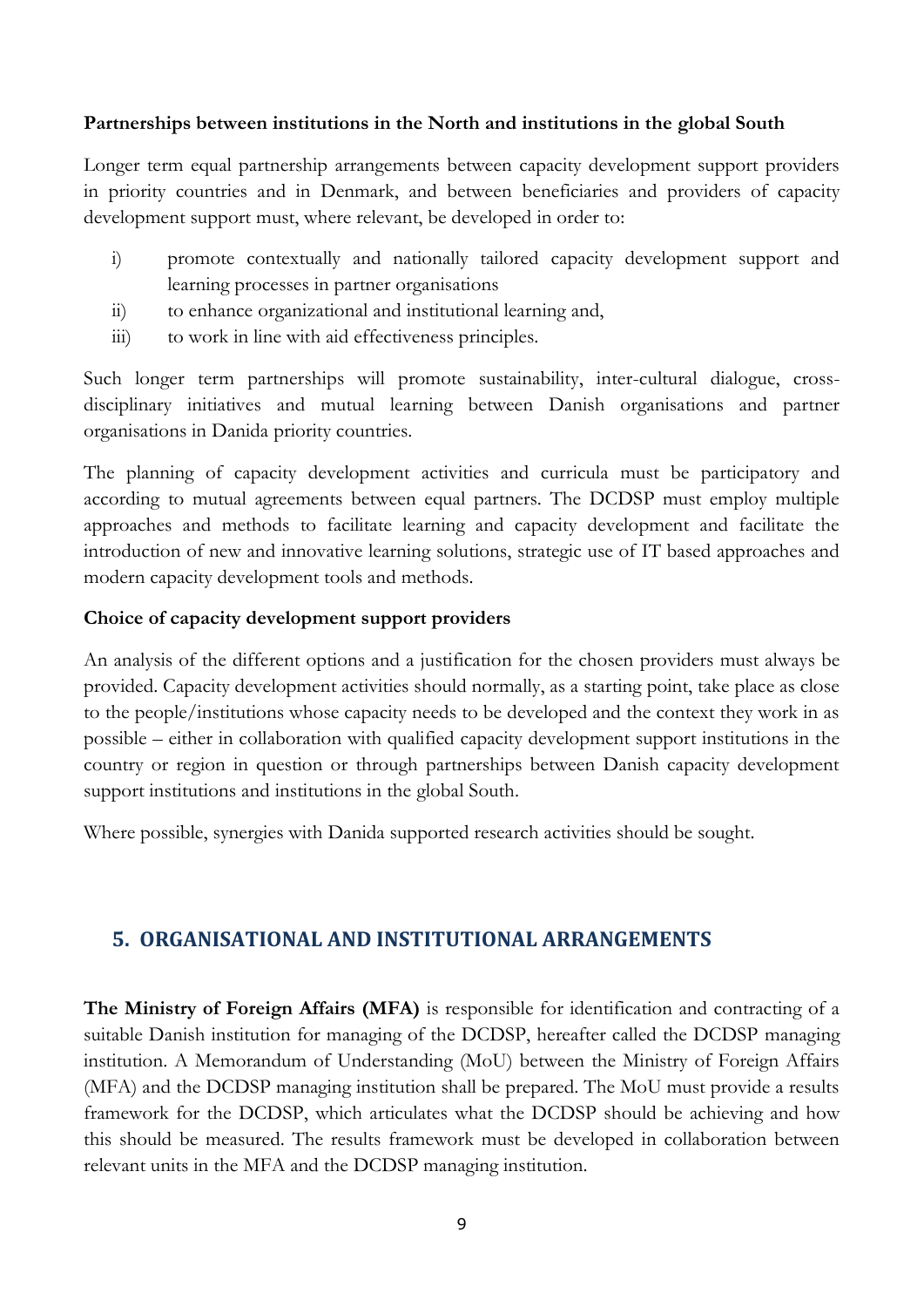**Danish Missions** will be responsible for linking partner institutions in the global South to the opportunities of utilising the DCDSP in capacity development processes and for securing close collaboration and coordination with the DCDSP managing institution during country and programme designs and formulation processes.

**The DCDSP managing institution** is the responsible entity for the execution of the DCDSP and shall report annually to MFA. The DCDSP managing institution shall:

- prepare a strategy for the execution of DCDSP
- prepare annual DCDSP plans relative to agreed budget
- procure and manage capacity development and learning providers
- operate as a broker between the demand side for capacity development support and the supply side
- facilitate a dialogue with Danish education, capacity development support and learning institutions: Universities, technical colleges, diploma schools, research centres, etc. as well as private sector companies, civil society actors and consultancies with the purpose to foster interest and focus on development of best practice and innovative methods and approaches to capacity development and learning
- be responsible for communication of new and innovative learning approaches and methods to partners in the global South, Missions and MFA, and
- manage and disseminate knowledge and information on best practices, methods and learning approaches via suitable means of communication.

Design and implementation of the DCDSP must be in line with the above described purpose and objective and with all other guidelines provided in this Policy.

### **The DCDSP managing institution together with Danish Missions will:**

- be responsible for the DCDSP engagement in design and formulation processes in order to prepare DCDSP activities with partner organisations in Danida priority countries.
- monitor other international development partners' policies and strategies and pursue joint collaboration in capacity development processes in mutually funded partner institutions.

# <span id="page-9-0"></span>**6. RESULTS AND EFFICIENCY**

The DCDSP shall have a focus on providing organisational and institutional learning, but not necessarily be tailored to deliver behavioural changes. Transforming new knowledge and learning into behavioural changes is considered the responsibility of leaders and managers of partner institutions. In the DCDSP, there will be a focus on measuring and monitoring participants' learning. What contributes to the institutional capacity and organisational learning is